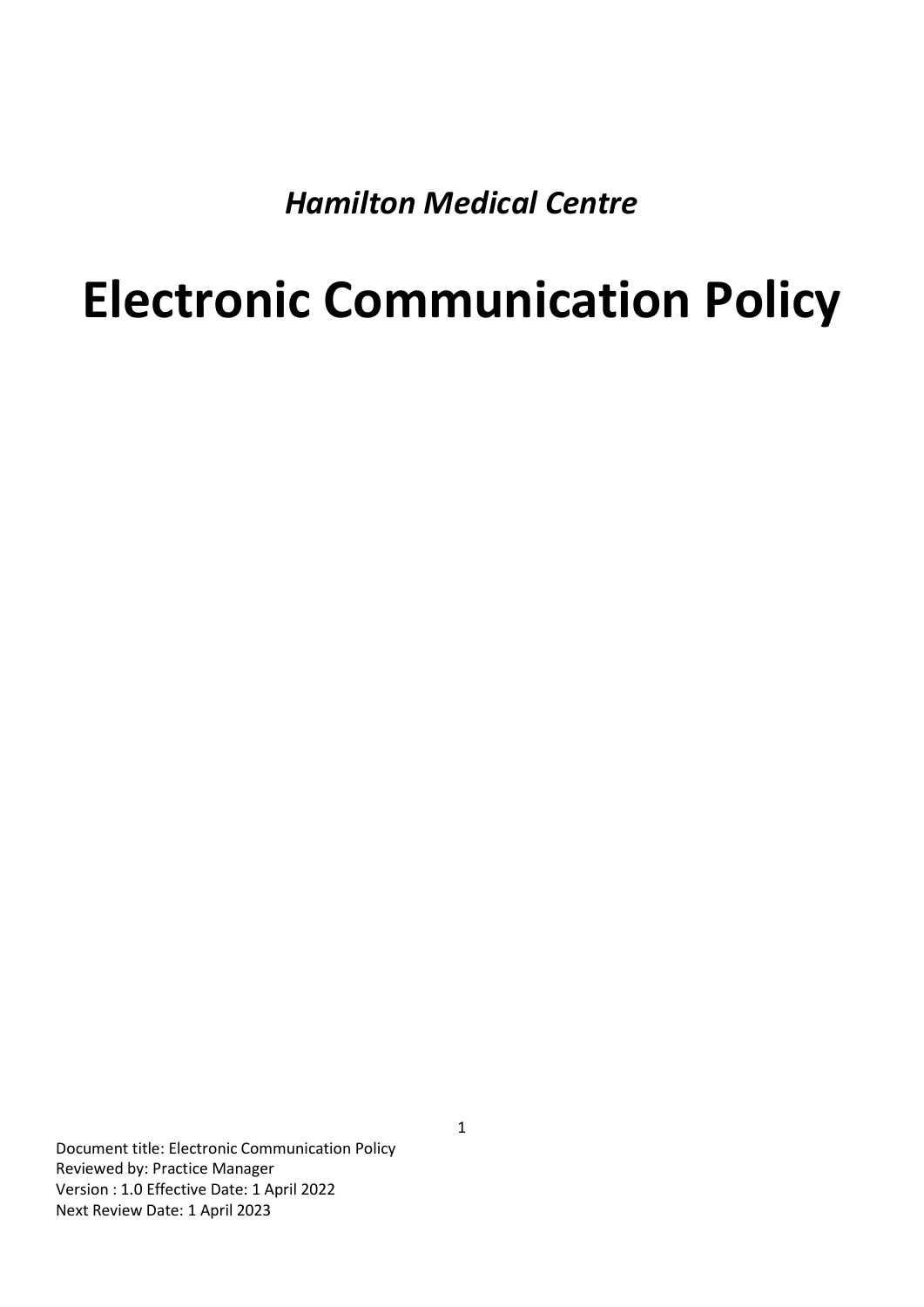## **Hamilton Medical Centre – Electronic Communication Policy**

## **Policy**

Our practice is mindful that even if patients have provided electronic contact details, they may not be proficient in communicating via electronic means and patient consent needs to be obtained before engaging in electronic communication. Electronic communication includes email, facsimile and Short Message Service (SMS).

Communication with patients via electronic means is conducted with appropriate regard to privacy.

## **Procedure**

Our practice's primary reason for communicating electronically to patients is to issue appointment reminders and we verify the correct contact details of the patient at the time of the appointment being made. Our practice also uses email and fax largely to distribute documents of a sensitive nature, such as prescriptions, referrals, requests and results. Before any email of this nature is sent, written or verbal informed consent is given by the patient to our staff, and this is recorded in the patient file.

Whilst not encouraged, our practice allows patients an opportunity to obtain advice or information related to their care by electronic means, but only where the general practitioner determines that a face-to-face consultation is unnecessary and that communication by electronic means is suitable. Our practice will only provide information that is of a general, non-urgent nature and will not initiate electronic communication (other than SMS appointment reminders) with patients. Any electronic communication received from patients is also used as a method to verify the contact details we have recorded on file are correct and up to date.

Communication with patients via electronic means is conducted with appropriate regard to privacy. Before obtaining and documenting the patient's consent, patients are fully informed through information contained on all new patient information sheets, on our website, of the risks associated with electronic communication in that the information could be intercepted or read by someone other than the intended recipient*.* When an email message is sent or received in the course of a person's duties, that message is a business communication and therefore constitutes an official record. Patients are informed of any costs to be incurred as a result of the electronic advice or information being provided, and all electronic contact with patients is recorded in their health record.

All members of the practice team are made aware of our policy regarding electronic communication with patients during induction and are reminded of this policy on an ongoing basis. They are made aware that electronic communications could be forwarded, intercepted, printed, and stored by others. Each member of the practice team holds full accountability for emails sent in their name or held in their mailbox, and they are expected to utilise this communication tool in an acceptable manner. This includes, but is not limited to:

- Limiting the exchange of personal emails
- Refraining from responding to unsolicited or unwanted emails
- Deleting hoaxes or chain emails
- Email attachments from unknown senders are not to be opened
- Virus checking all email attachments
- Maintaining appropriate language within electronic communications
- **Ensuring any personal opinions are clearly indicated as such, and**
- Confidential information (e.g. patient information) must be encrypted.

Our practice reserves the right to check an individual's email accounts as a precaution to fraud, viruses, workplace harassment or breaches of confidence by members of the practice team. Inappropriate use of the email facility will be fully investigated and may be grounds for dismissal.

Document title: Electronic Communication Policy Reviewed by: Practice Manager Version : 1.0 Effective Date: 1 April 2022 Next Review Date: 1 April 2023

2